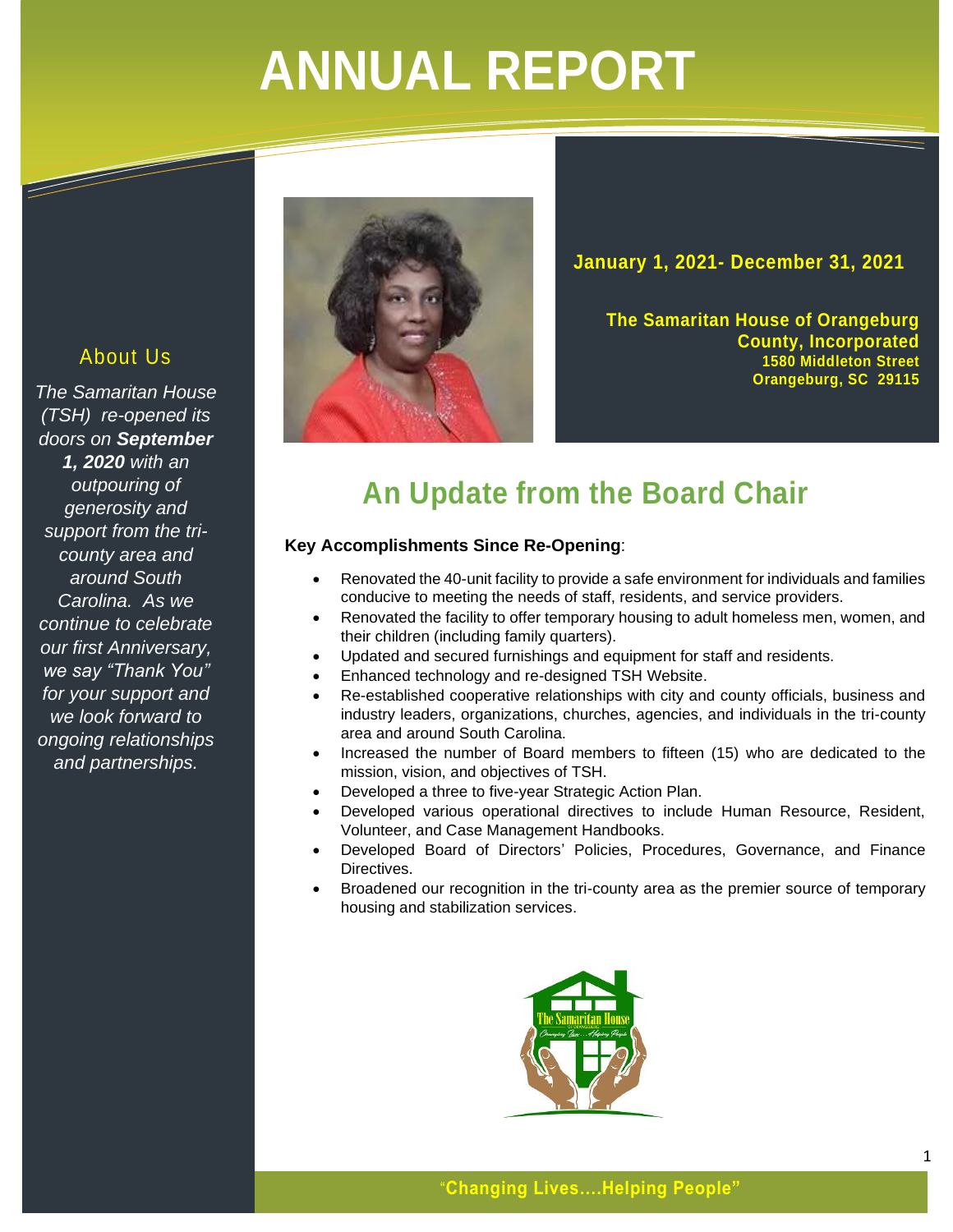#### WHO WE ARE

*TSH is a 501(c)(3) non profit entity registered in South Carolina. TSH was organized in 2001 under the leadership of Ginger Jernigan and began serving the needs of the homeless in 2002.*

*TSH is non -partisan an does not discriminate based on age, race, religion, color, creed, sexual orientation, national origin, or ability to pay.* 

No part of the organization's contributions or earnings shall enrich its Board of Directors, officers, committee members, or volunteer s.

# **Board of Directors**

Brenda T. Jamerson, *Chair* Mary L. Smalls, *Vice -Chair* Karen L. Hay *Recording Secretary* Patricia Gibson -Haigler *Corresponding Secretary* Clarence F. Bonnette *Treasurer* Belinda Davis -Branch Mary F. Brant Nedra L. Craig Karen S. Ford Jerry O. French Paul F. Snyder Zeke Stephenson Nikki R. Williams Whittaker R. Williams Calvin Wright Stanley Hughes *Homeless Representative*

# **Standing Committees and Chairs**

Paul F. Snyder *Facility Development* Clarence F. Bonnette *Finance and Budgets* Karen L. Hay *Fund Development* Nedra L. Craig *Grant Research and Grant Writing* Patricia Gibson -Haigler *Marketing and Branding* Brenda T. Jamerson *Strategic Planning*

# **Fundraising Sub -Committees and Chairs**

Karen S. Ford *Business and Industry* Jerry O. French and Zeke Stephenson *Faith -Based* Mary L. Smalls *Individual Giving* Brenda T. Jamerson *Organizations and Government*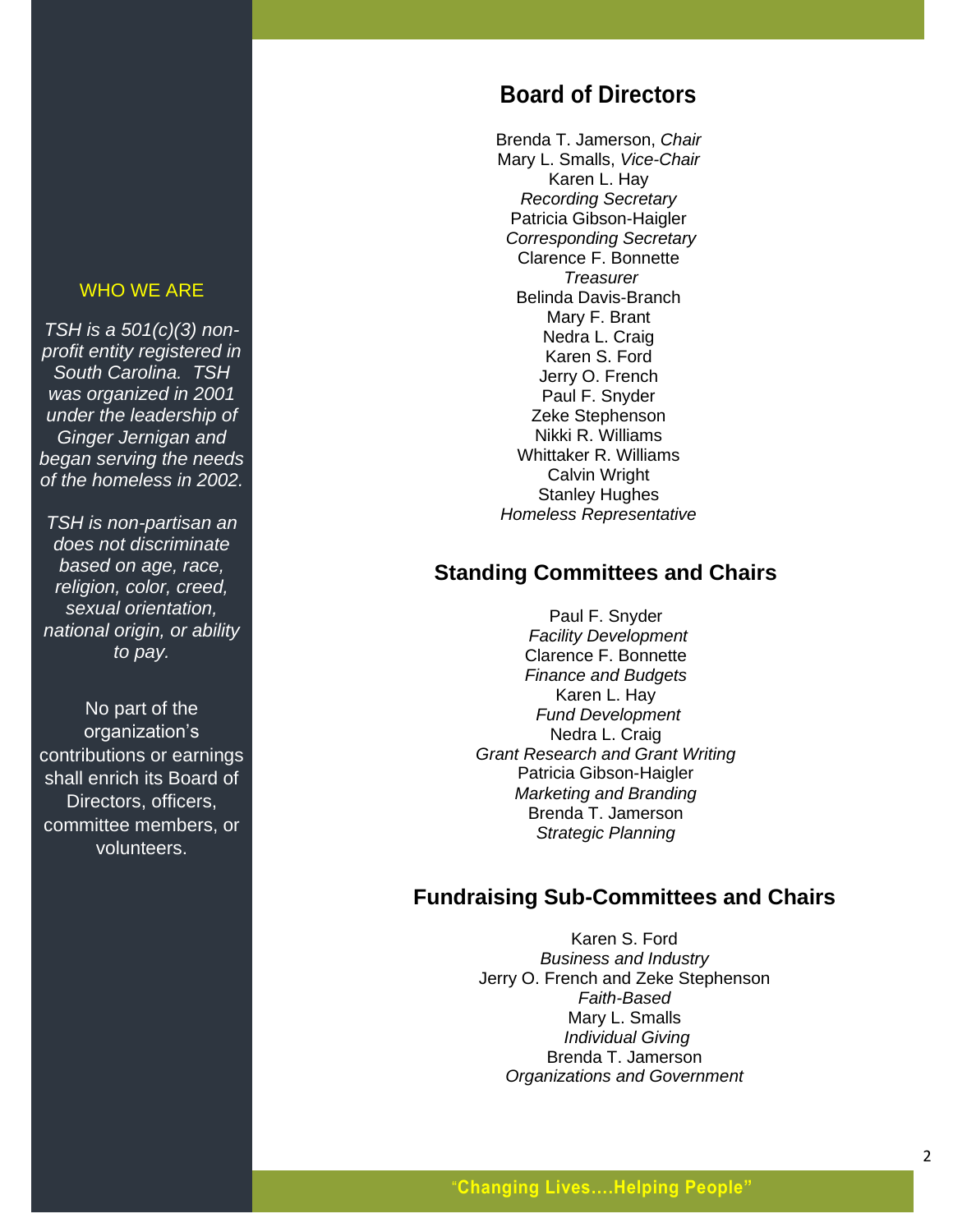## *PURPOSE*

TSH is organized exclusively for charitable purposes. The organization's purpose is to provide temporary housing and stabilization services to homeless men, women, and their children.

**Grants/Awards/ Government** Dick Horne Foundation Enterprise Holdings Foundation EFSP Award (Emergency Food and Shelter Program) Orangeburg Chapter of ESG (Emergency Solutions Grant) Food Lion Feeds Charitable Foundation Health and Human Services Orangeburg Lions Club Junior Service League of Orangeburg, Inc. Orangeburg County Council Orangeburg Wilkinson High SC CARES (Coronavirus Aid, Relief, and Economic Security) Act United Way of the Midlands USDA (Rural Development Grant)

#### **Organizations**

 (Claflin University) As You Like It Club Beta Zeta Omega Chapter, Alpha Kappa Alpha Sorority, Incorporated Carousel Bridge Club Church Women United of **Orangeburg** Delta Chi Boule', Sigma Pi Phi Fraternity Emanon Bridge Club Epsilon Lambda Every Thursday Quilters Glorious Crochet Designs Islam Shrine Club #3 Orangeburg The Late Bloomers Garden Club The Limelighters Club Lower County Ministerial Coalition Norway Matrons Club

Orangeburg Alumnae Chapter, Delta Sigma Theta Sorority, Inc. Orangeburg Branch NAACP Orangeburg Chapter of Jack and Jill of America, Inc. Network for Good LINKS, Incorporated Orangeburg County Development Commission Orangeburg ELKS Lodge #897 Orangeburg Preparatory Schools, Incorporated School Class of 1973 SC Upstate Diocese Missionary Department Shamrock Social Club Woodmen Life, Walnut Chapter 17

 **2021 DONORS** 

#### **Faith-Based**

Alpha Kappa Alpha Sorority, Bull Swamp Baptist Church Bethany Baptist Church Central Conference Women in Ministry Ebenezer Baptist Church (North) Ebenezer Baptist Church of Cordova, SC Incorporated Faith Tabernacle Deliverance Temple Fellowship of Praise of The Santee Lakes First Baptist Church (Orangeburg) First Baptist Church Couples Class (Orangeburg) Four Holes Baptist Church Full Gospel Tabernacle II Greater Faith Baptist Church, Inc. Homeward Bound Ministries Liberty Free Will Baptist Church Mount Calvary Baptist Church

Mt. Carmel Baptist Church (Orangeburg) Mt. Carmel Baptist Church (St. Matthews) Mt. Zion Baptist Church (Cope) New Light United Methodist Church New Mt. Zion Baptist Church Northside Baptist Church Oak Grove Baptist Church (Cope) Olive Grove Baptist Church Orangeburg Lutheran Church Pine Grove Baptist Church Providence Baptist Church (North) St. Andrews United Methodist Church St. George Baptist Church St. John AME Church (Rowesville) St. Mark United Methodist Church (North) St. Paul United Methodist Church, Men for Christ St. Paul United Methodist Church, Men's Bible Class St. Peter Church of God in Christ St. Stephen United Methodist Church Trinity United Methodist Church Two Mile Swamp Baptist Church Union United Methodist Church (Cope) United Holiness Church of Christ Deliverance Center, Incorporated (Ocala, FL) Warren Chapel Baptist Church Wesley Grove United Methodist Church (Cordova) White House United Methodist Church, Incorporated Williams Chapel AME Church Willow Swamp Baptist Church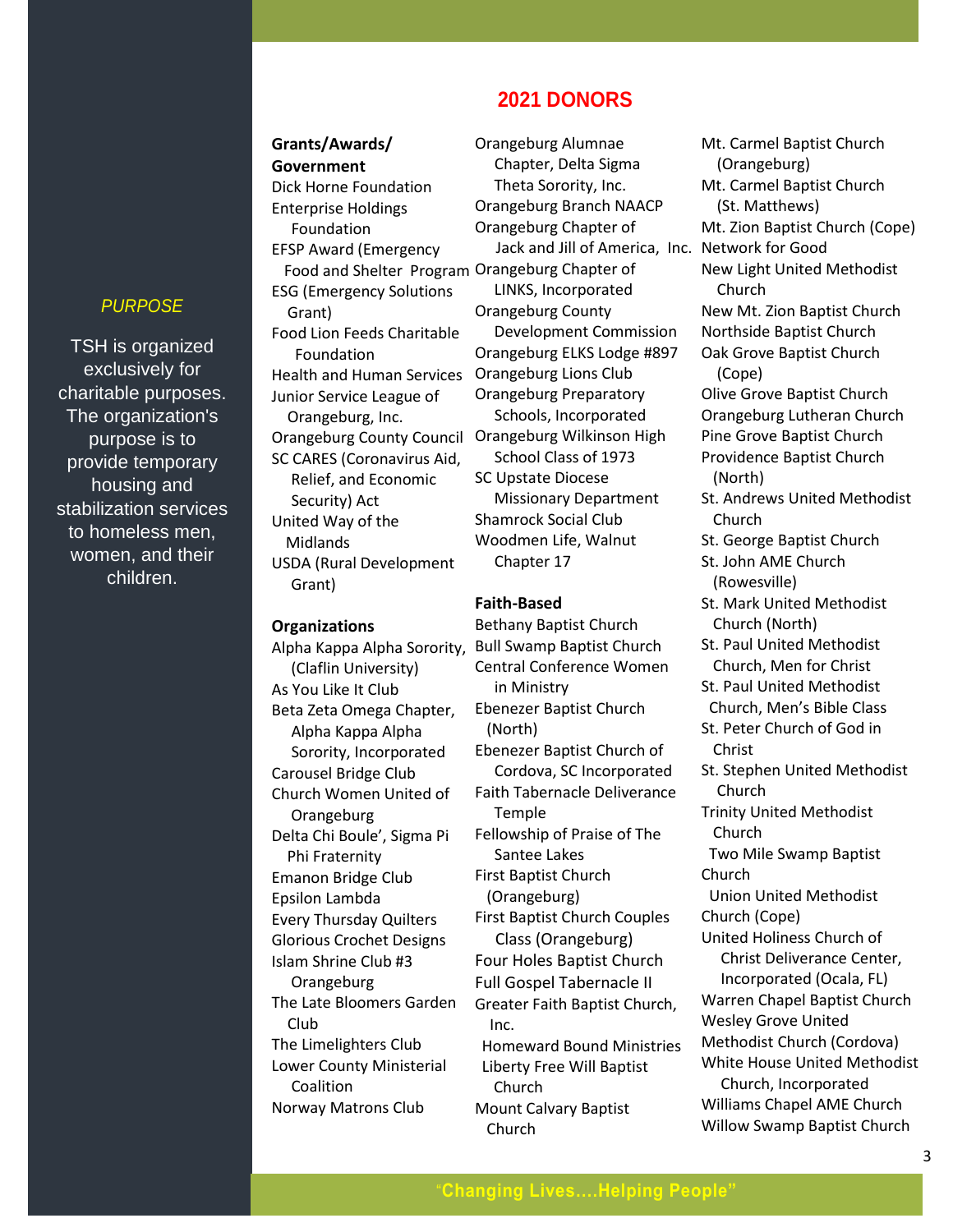## *MISSION*

To assist residents in improvning their quality of life, obtaining permanent housing, increasing personal and professional skills and income, and achieving greater selfsufficiency.

#### **Business and Industry**

Ailocep & Company, LLC Albemarle Foundation Ballard Parts Service

 Company, Inc. Carol H. Riley Real Estate Carolina Foot Institute, Inc. Century 21 The Moore Group Charles Hart Insurance Charleston Telecom Solutions Christian Community Credit Union

Christian Community Thrift Store

Davis Orangeburg Toyota Davis Septic Tank Service, LLC DBA Herman's Beauty Shop Dempsey Wood Products, Inc. Dwight's Body Shop II, LLC First Citizens Bank and Trust Fuse Class Real Estate Goldstein's on Russell Grand South Bank Gulbrandsen Chemicals, Inc. The H.T. Hackney Company Hayden's Nursery, LLC Hibbits Insurance, Inc. Horizon Data Management System Jamison's Pharmacy JoRich Realty Julietta Landscape Management Millwood Farms, Incorporated Bryant, Linda Move With Celeste, LLC Murdaugh& Associates CPA, LLC New American General New Perspectives Media Assn. Cannon, Carol Orangeburg County Farm Bureau PAS Simmons Enterprises, LLC Carson, Jane and Jerry SCHD District #7 FCU State Farm Insurance Till's Excavation, Incorporated Cato, Margee and Dr. Lamar Tony-T Automotive Group, LLC Chen, Robert W.

Wannamaker Agency, Inc.

# **2021 DONORS**

#### **Individuals**

Arends, Gladys Ashley, Sue and Howard Bailey, Jeanette M. Bailey, Paula Barnes, Reverend Dr. Constance N. Barnes, Doris and William Barnes, Thelma Barrett, Janet and William Bates, Linda and Robert Battiste, Joyce S. and Keith B. Buldrick, Virginia Belton, Nannie P. and Willie L. Berry, Mary and Larry Bidwell, Andrea and Paul Binnicker, Frances Blackmon, Deborah Blanchard, Cynthia and Russell Boland, Carolyn and Randy Bonnette, L. Ann and Clarence F. Evans, Hattie F. and Ivan Bowden, Ruth Bowman, Dr. Barbara G. Bozard, Diane Bradley, Mr. and Mrs. Morris Brant, Mary F. and Roger Brewer, Barbara Brown, Dr. Lois W. Brown, Mary Brunson, Sandra Bryant, Bettis W. and Harry S. Bryant, Celeste Bryant, Katrina Burleson, Phala and Lyndon W. Bush, Anna Elaine Butler, Mary and Young Cain, Melissa and Curtis Carpenter, Dr. carl A. Carroll, Mr. and Mrs. Harold Carson, Rosa Cassone, Carol and Dr. Rocco D. Gerlach, Audrey Clark, Barbara Randall

Cole, April B. Collins, Roshonda Cooper-Davis, Laura Cooper-Smith, Janie Corbitt, Eartha J. Council, Sandra and Hughes, Darlene Craig, Nedra L. and Dr. Lucius Crum, Yvonne and Jenna Dantzler, Gelane and Richard Davis, Frank Davis, Lawrence Davis-Branch, Attorney Belinda Dawkins, Dr. Lamar W., Jr. Dell, E.K. Dunmore, Rochelle L. Dunning, Sheryl Dyson, Betty and Henry Edwards, Dr. Dawes Edwards, Paula D. and James G. Fanning, Tanya M. Farnum, Carol R. Felder, Jerome Ferrier, Diane Fersner, Diana Fletcher, Joann and Oren Fogle, Gail Fogle, M.Q. Ford, Judith and Jon Ford, Karen S. and Mark Fort, Wayne S. and Lanette G. Forthright Enterprises (Paul F. Synder) Frazier, Bessie French, Reverend Jerry O. and Debbie Frierson, Dwight Fuller, Regina Fulton, Jacquelyn R. and Sidney B. Gadsden, Barbara Parker and Dr. Charles Gibson, Katrina M. Gibson, Robert and Angelia Glover, Angie and Tony L.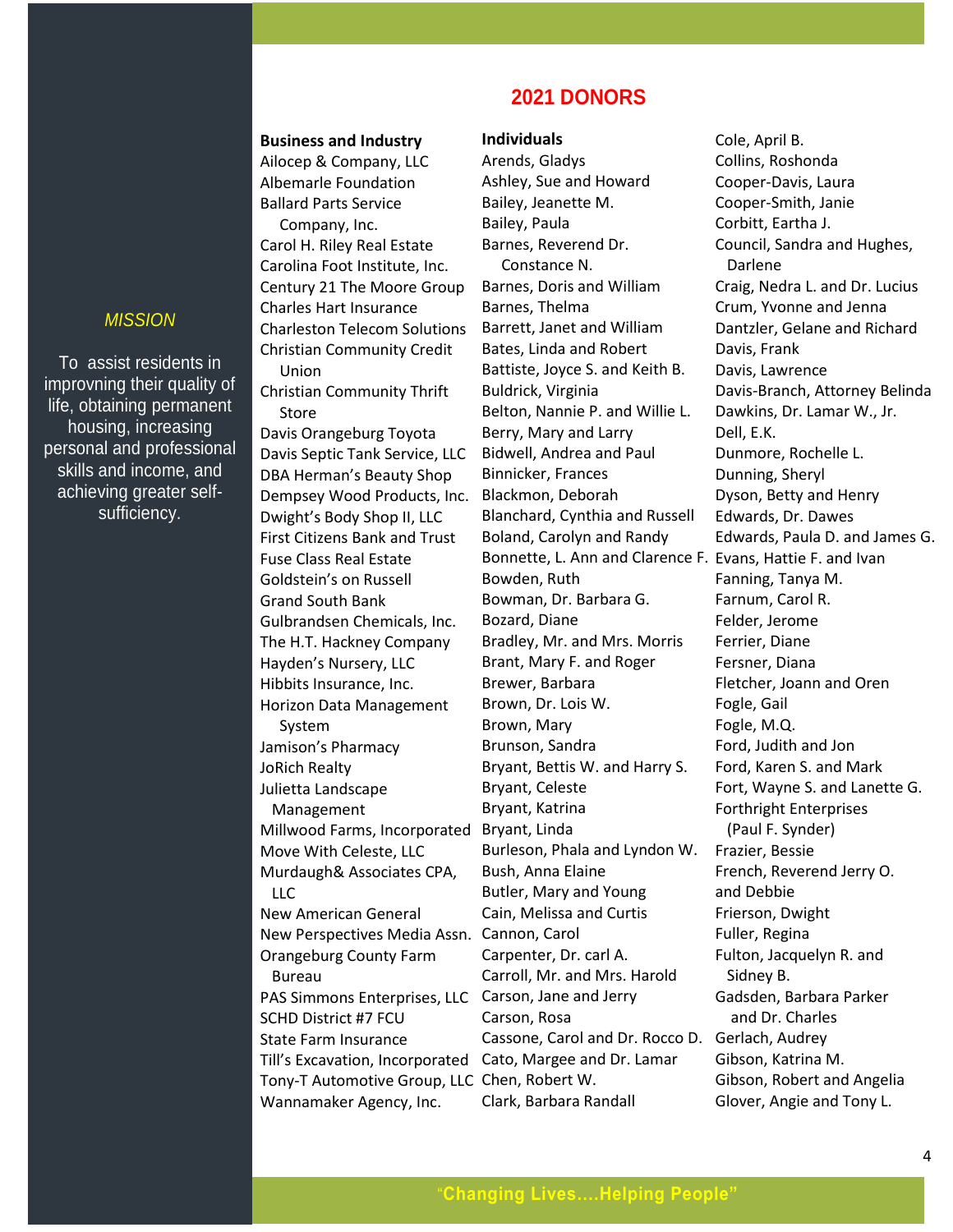# *OBJECTIVES*

To ensure sufficient funds are available to sustain the facility's operation.

To maintain a facility that provides temporary housing and stabilization homeless individuals to become productive, healthy community members. services that enables

To provide directives and governance, through an effective Board of . the organization are Directors, that ensures the purpose and mission of achieved.

#### **Indiviudals (cont.)**

Glover, John C. Glover, K.J. Glover, Reverend Samuel B. and Dr. Saundra H. Golden, Dr. Audrey and Northan Graham, Todd R. Grant, Karen Ross Gray, Lauren and Josh Green, Lillian L. Greene, Dr. Claudia Greene, Loretta Grogan, Allan C. and Claire T. Gue', Jeanne Haigler, Harriet Haigler, Patricia Gibson and Isaac Haire, Bernard Hanson, Madge and Wesley Harley, Venkye J. and Warren T. Harris, Sandra and Howard Hay, Karen L. Herring, Cynthia and Frederick Herron, Jayne Fogle Hill, Dr. Clemmie F. Hubbard, Vivian M. and Eric L. Hugee, Shirley A. Jackson, Angelia P. and Joseph Jackson, Annie and Robert Jacobs, Cindy Jamerson, Brenda T. and Broadus J., III Jarrell, Leslie and Kent Jarvis, Alberta B. and Rogers G. Jarvis, Sadie D. and Donald D. Jennings Family, Robert Johnson, Estate of Billy Joe Johnson, Margaret E. Johnson, Minnie M. Johnson, Nevera Berryman Johnson, Alice and Timmerson

# **2021 DONORS**

Johnson-Williams, Barbara Jolly, Colleen Jones, Anne Gue' Jones, Annie Jordan, Mary W. Kalu, Dr. Kalu Keepler, Dannie L. Keitt, Rosa M Kennerly, Martha C. and Thomas L. Kerr, Donna and G.T. Kindell, Delona Knight, Delura R. and Joseph H. Krivohlavek, Genon Lamphier, Linda H. Livingston, Carol and Joe Longshore, Catherine E. Lorick, Rachel A. and G. Wayne Lott, Patricia B. Lundgren, Margaret and Robert Mabry, Joan B. McDonald, Mary and Jamison, Jacqueline McFadden, Everleen McLachlan, Laura Matthews, John W., Jr. MEME Metts, Hazel Middleton, Cynthia B. and Kenneth E. Middleton, Glenda and Alonzo D. Miller, Paul A. Montgomery, Georgia N. Mooney, JoAnn Moore, Kelly Morrison, Annette Mosley, Jeannette and John Myers, Edward Myers, Dr. James L. O'Bryant, Freddie W. O'Cain, Stefanie and Michael Wright, Johnnie, Sr. Oliver, Carl Oliver, Tonya Owens, Willie B., Sr. Page, Linda G. and Julius A.

Payne, Drs. James E. and Linda L. Peterson, Brenda C. Pinkney, Carol R. and Kenneth B. Pough, Josie and Oliver Raso, Beverly Reich, Margaret Risher, Virginia S. Roberts, Margaret A. Robinson, Brenda Robinson, Carolyn Robinson, Janet Salley, Patricia S. Sanders, Linda and Andrew Sarjeant, Barbara G. Seaberry, Barbara Shealy, Robert, Jr. Sherman, Carolyn B. and Bernard Shuler, Jimmie B. Simmons, Dr. Arlecia D. Simmons, Dr. Sharon T. Singleton, Geraldine S. and Colonel (Retired) Richard Smalls, Mary L. Smith, Elizabeth T. and Rodney Smith, Mary Ann Stokes, Janet J. and Willie J. Stubbs, Kerry Sulton, Dr. James E., Jr. Summers, Freda S. Svicarovich, Taryn DuBose Terry, Connie H. Thompson, Clara Waldrop, Florence and Joel Waters, Phyllis H. Watson, Virginia T. Weathers, Judith and E. Arden Webber, Susan Weeks, George Wideman, Tammie V. and Jeffrey Williams, Angie and Fred Williams, Henri and Walter Williams, Leofice J. and John Williams, L. Rea and Tony L. Williams, Whittaker R. Zimmerman, D. Malone

# "**Changing Lives….Helping People"**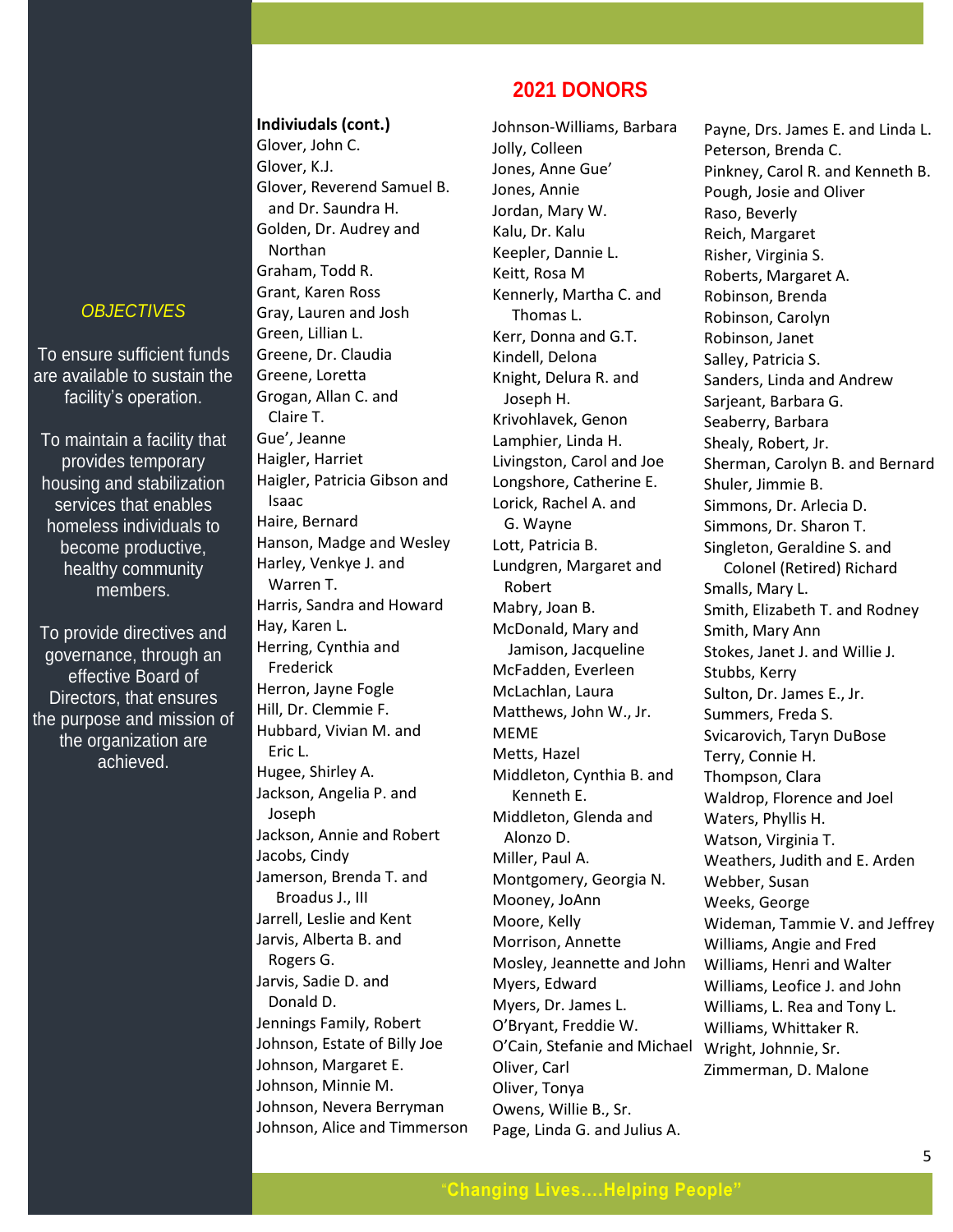# **2021 Non-Grant Revenue Sources**



*Major revenue was received from Individuals and County Government.* 

# **Bank Information**

| Beginning Balance January 1, 2021        | \$456,195.09 |
|------------------------------------------|--------------|
| <b>Ending Balancce December 31, 2021</b> | \$536,554.91 |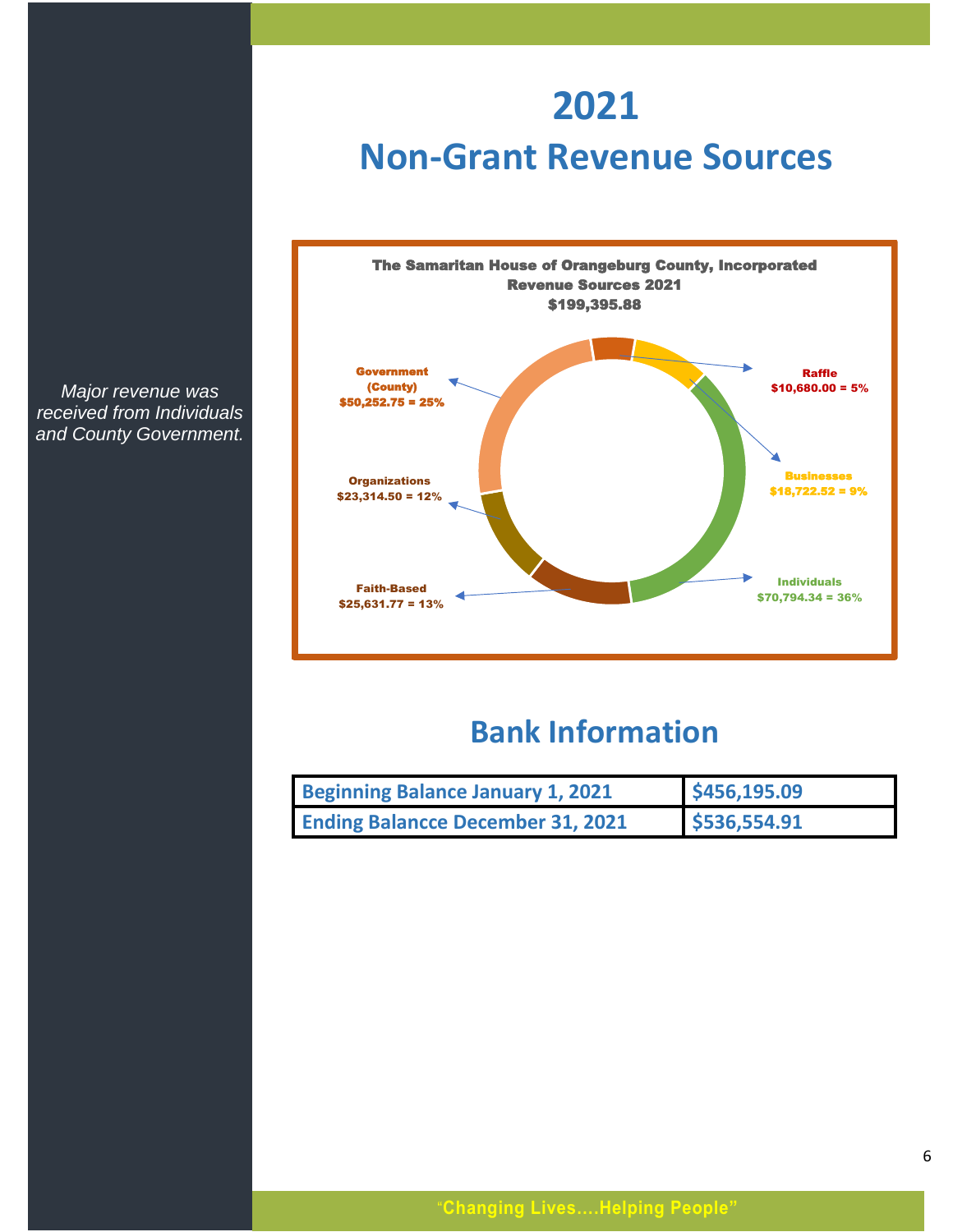# **2021**

# **Grant and Award Revenue Sources**



| <b>Grant Sources</b>                              | Amount          |
|---------------------------------------------------|-----------------|
| <b>SC CARES Act</b>                               | \$50,000.00     |
| (Coronavirus Aid, Relief, and Economic Security)  |                 |
| Dick Horne Foundation                             | \$20,000.00     |
| <b>ESG</b> (Emergency Solutions Grant)            | \$59,736.78     |
| <b>USDA Rural Development Grant</b>               | \$43,100.00     |
| Health and Human Services (HHS)                   | \$50,000.00     |
| Emergency Food and Shelter Program (EFSP)         | \$12,750.00     |
| Other (Jr. Service League, United Way, Food Lion) | 5,992.58<br>\$. |
| <b>Total Grants and Awards</b>                    | \$241,579.36    |

*Major revenue was received from various grants and awards.*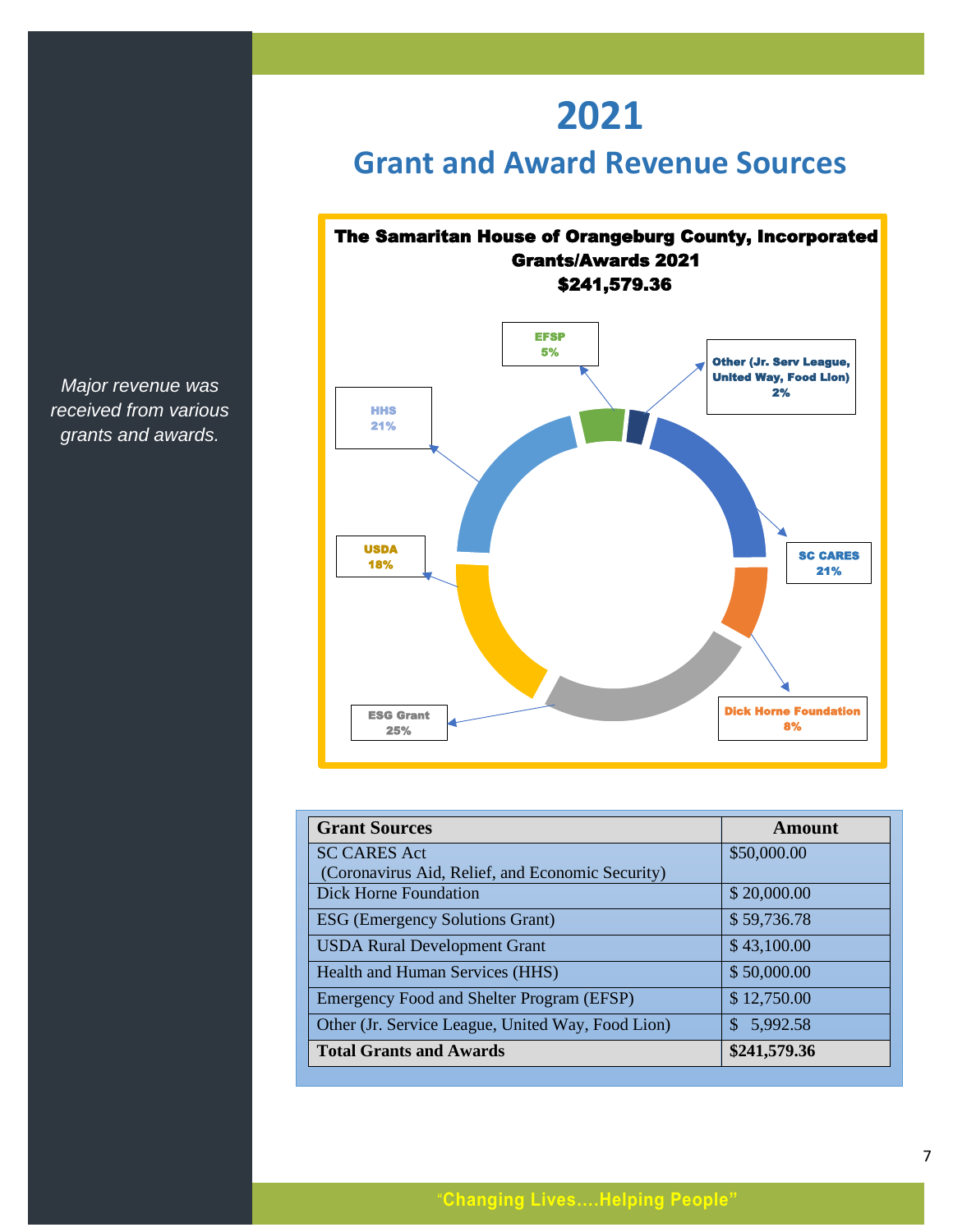# **2021**

# **Expenditures**

# **The Samaritan House of Orangeburg County, Incorporated**



| <b>Expenditure Categories</b>     | Amount  |
|-----------------------------------|---------|
| <b>Accounting/Payroll Service</b> | \$1,735 |
| Advertising/Branding              | 2,347   |
| <b>SLED Checks</b>                | 1,136   |
| Printing/Replication              | 3,618   |
| <b>Bank Fees</b>                  | 113     |
| Insurance - Auto                  | 2,838   |
| Insurance - Bonding               | 359     |
| Insurance - Property              | 10,080  |
| SC Dept of Employment & Workforce | 549     |
| Insurance - Workman's Comp        | 5,312   |
| General Repairs/Maintenance       | 6,627   |
| Fire System Maintenance           | 5,125   |
| <b>Maintenance Supplies</b>       | 4,871   |
| Vehicle Expenses                  | 2,787   |
| Office Supplies                   | 4,007   |
| Postage/Box Rent                  | 1,481   |

| <b>TOTAL EXPENDITURES</b>   | \$262,509 |
|-----------------------------|-----------|
| Miscellaneous               | 4,072     |
| <b>Homeless Outreach</b>    | 4,666     |
| Dues/Subscriptions          | 638       |
| <b>Leased Copier</b>        | 1,132     |
| Reimbursements              | 443       |
| <b>Fiscal Operations</b>    | 259       |
| <b>Fundraising Expenses</b> | 5,340     |
| Food/Food Supplies          | 3,301     |
| <b>Resident Expenses</b>    | 7,603     |
| <b>Payroll Expenses</b>     | 156,665   |
| <b>Security System</b>      | 686       |
| Wifi/Internet               | 3,215     |
| Telephone                   | 2,892     |
| <b>Utilities</b>            | 17,873    |
| Equipment/Furniture         | 409       |
| Technology                  | 330       |
|                             |           |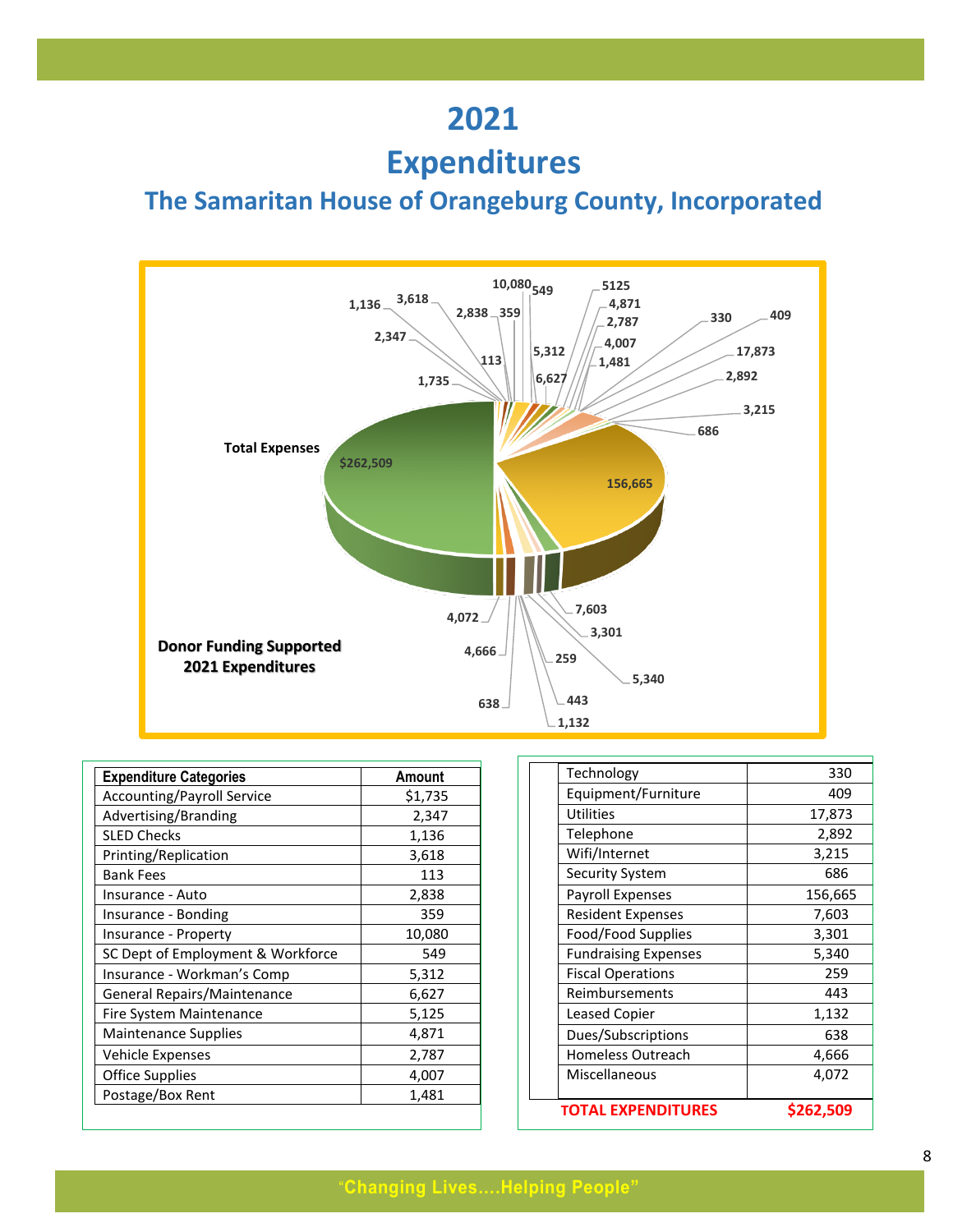# **2021 Donors**

**The Samaritan House Donors 2021 New Donors Oct - Dec 111 34% Repeat Donors Jan-Dec 68 20% One Time Donors Jan-Dec 128 39% PayPal/Midlands Gives Jan-Dec 22**

*In-Kind Support-Approximately \$40,000* – Donations of goods and commodities rather than money have supported our Mission (i.e. clothing, food and food supplies, toiletries, kitchen and bathroom products, PPE supplies, cleaning and laundry supplies, bedding, furniture, lawn equipment, and a vehicle.)

*Generous Giving* – The generosity of donors provided funds to cover the cost of the most expensive recurring items: salaries, utilities, facility insurance, liability insurance, food, resident expenses for medicines, employment needs, and major repairs and maintenance.

#### *Donations Have Supported the Purchase of*:

- ❖ Laptops, software, upgrades, file cabinets, printers, fax machine
- ❖ Commercial stoves, convection oven, insulin refrigerator, industrial washers and dryers
- ❖ New dining tables and chairs
- ❖ New mattresses and beds
- ❖ Metal detector
- ❖ Security and fire protection systems
- ❖ Lawn furniture and canopy for residents for outside eating
- ❖ Lawn mower and lawn equipment
- ❖ Canopy for front entrance to the building
- ❖ Air purification system inside the facility and in the HVAC unit
- ❖ Equipment for the computer room for residents

*The generosity and number of donors increased during 2021. We had a total of 329 donors.*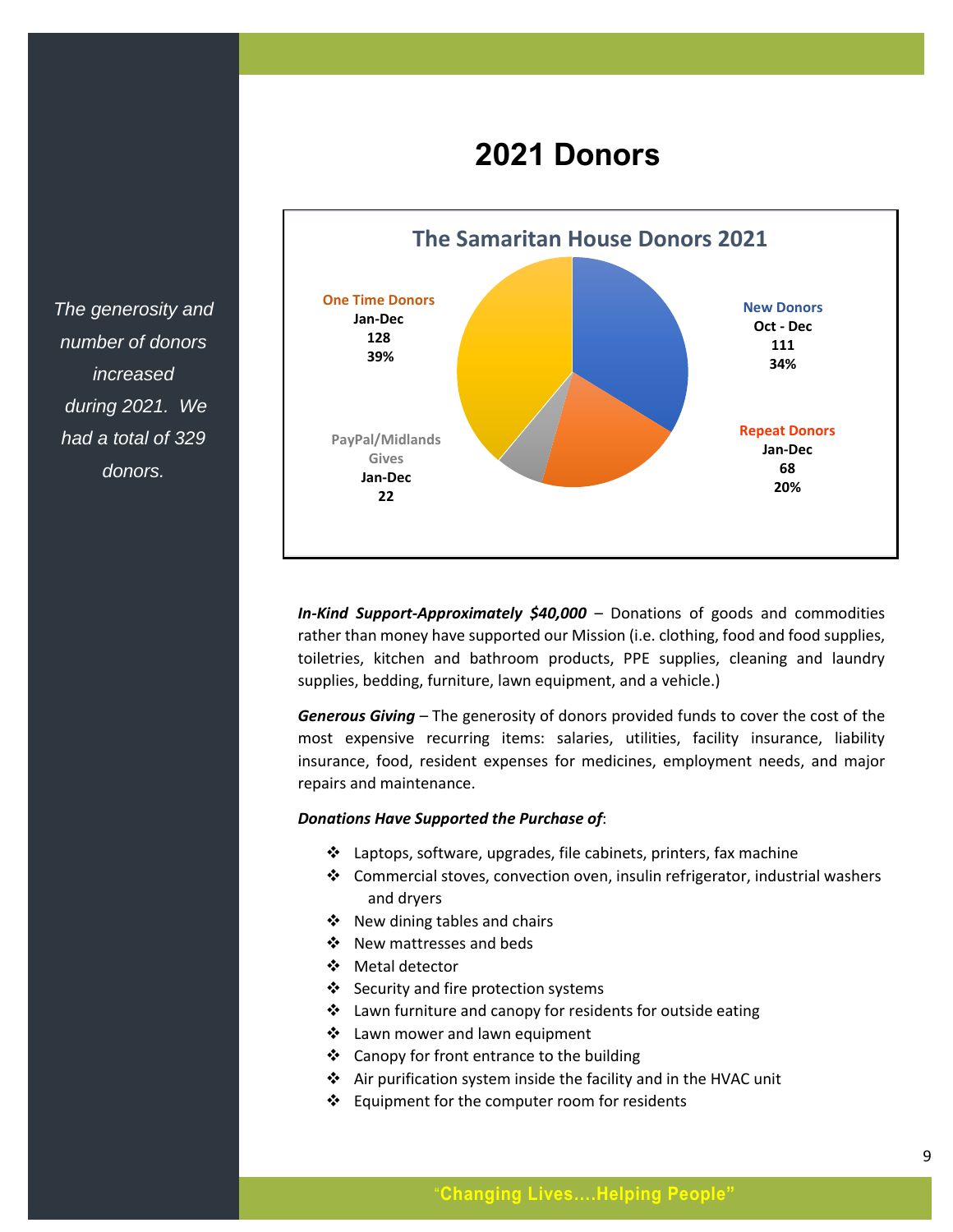## A Message From **The Executive Director**



As the Executive Director, I thank churches, businesses, civic organizations, local governments, donors, supporters, and dedicated volunteers who helped re-open TSH. Your continued geneoristy helps to keep the doors open. Whether it is trucks filled with food, or bountiful donations of pillows and toiletries, needs have been met at the Middleton Street shelter.

*Henry Miller*

I tell people all the time it is not me, it is God. It is amazing! It has been said, "it takes a village to raise a child", but I say, "it takes a community to maintain a shelter."

Despite COVID-19, with dedicated staff and volunteers, the doors of TSH remained open and fully operational. We enacted all CDC, state, and county guidelines. We performed temperature checks, practiced social distancing to every extent possible, wore masks, sanitized the facility daily and deep cleaned weekly, installed air purifiers, and served daily meals in the dining room and the outside courtyard. We experienced minimal positive cases; however, local hotels were very accommodating to allow rooms for quarantine.

#### **Staff**

Henry Miller, Executive Director Tammie V. Wideman, Shelter Case Manager Tonia Livings, Rapid Re-Housing Case Manager

#### **Resident Assistants (Nights and Weekends)**

Samuel Caldwell Promise Davis Brittney Holman Jermaine Huggins Stanley Hughes

#### **Chefs**

Shirley Champy Margie Mintz

**Volunteer Coordinator**

Patricia Middleton

## **Volunteers**

Ashonda Barr – SCSU Patricia Bell Cynthia Berry Ciera Capehart Constance Colter-Brabham Johnnadra Duley Adella Elmore Jasmine Floyd Delores Franklin

Aburie Gilchrist – SCSU Loretta Green Minnie Haigler Jean Hawk Robert Hawk Samuel Hughes Garrick King Rick Littreal Eugenia McAllister Michael Mullennix

Shirley Oliver Verneda Ritter - Claflin J.L. Shingler Trinity Streeter - SCSU Erin Thomas – Claflin Noah Thomas - Claflin Raeshia Williams - SCSU John Wolfe

## **CORE VALUES**

*Respect and Dignity – valued as a human being and demonstrate empathy for individual life situations*

*Community – demonstrate sustained involvement in activities that support and improve the social well-being of all cultures*

*Transparency- operate in a way that creates honesty and openness for all individuals*

*Generosity of Spirit – demonstrate giving of ourselves through compassion and kindness*

*Resilience – the process of adapting and assisting others in the face of adversity*

# "**Changing Lives….Helping People"**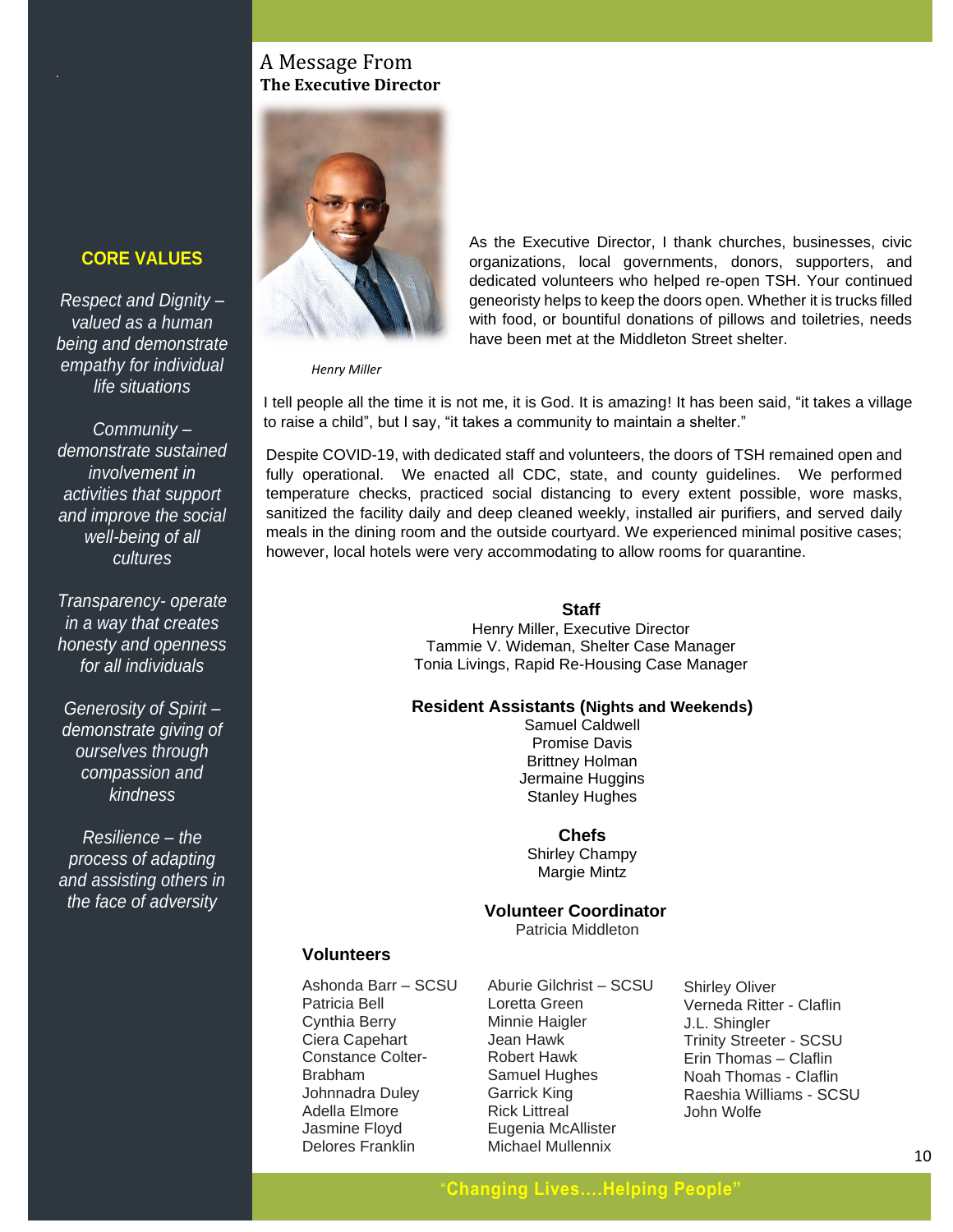# The Samaritan House Programs

## **Shelter Housing and Programs**

#### **Emergency Housing**

An individual may stay in an emergency bed 90-120 days. During that time, they receive all services and meals. By the end of the timeframe, the resident must decide if they are ready to move towards getting their life on track.

#### **Housing Assistance**

#### **Rapid Re-Housing Program**

This program provides funds (when available) for housing relocation and stabilization services. These funds help a homeless individual or family move as quickly as possible into permanent housing and achieve stability.

**Services Offered**

TSH offers the following services on-site and through

• Educational Assistance

- Financial Referral Assistance
- SNAP Referral Assistance
- Mentoring
- Spiritual Enrichment
- Motivational Workshops
- Legal Services
- Rapid Re-housing Services

#### **TSH also provides**:

- Three (3) nutritious meals per day
- Clothing Closet
- Computer Room
- Laundry Facilities
- Transportation to appointments and providers
- Personal care items
- Transitional items as residents move into permanent homes
- Mediciation assistance (when available)

#### **Stabilization Program**

Residents are committed and cooperate in the development of an Individualized Case Plan which will move them towards independence and self-sufficiency.

#### **Extended Program**

Residents have shown considerable progress in working towards independence but requires additional support to address specific barriers to self-sufficiency.

• Workforce Development • Job Placement Counseling • Mental Health Assistance

referrals:

- Substance Abuse Assistance
- Counseling (individual and group)
- Housing Assistance
- Health Care Counseling
- Financial Literacy

*TSH is the only temporary housing shelter in the tricounty area of Orangeburg, Calhoun, and Bamberg Counties.* 

"**Changing Lives….Helping People"**

*time residents were permitted to stay at the shelter.*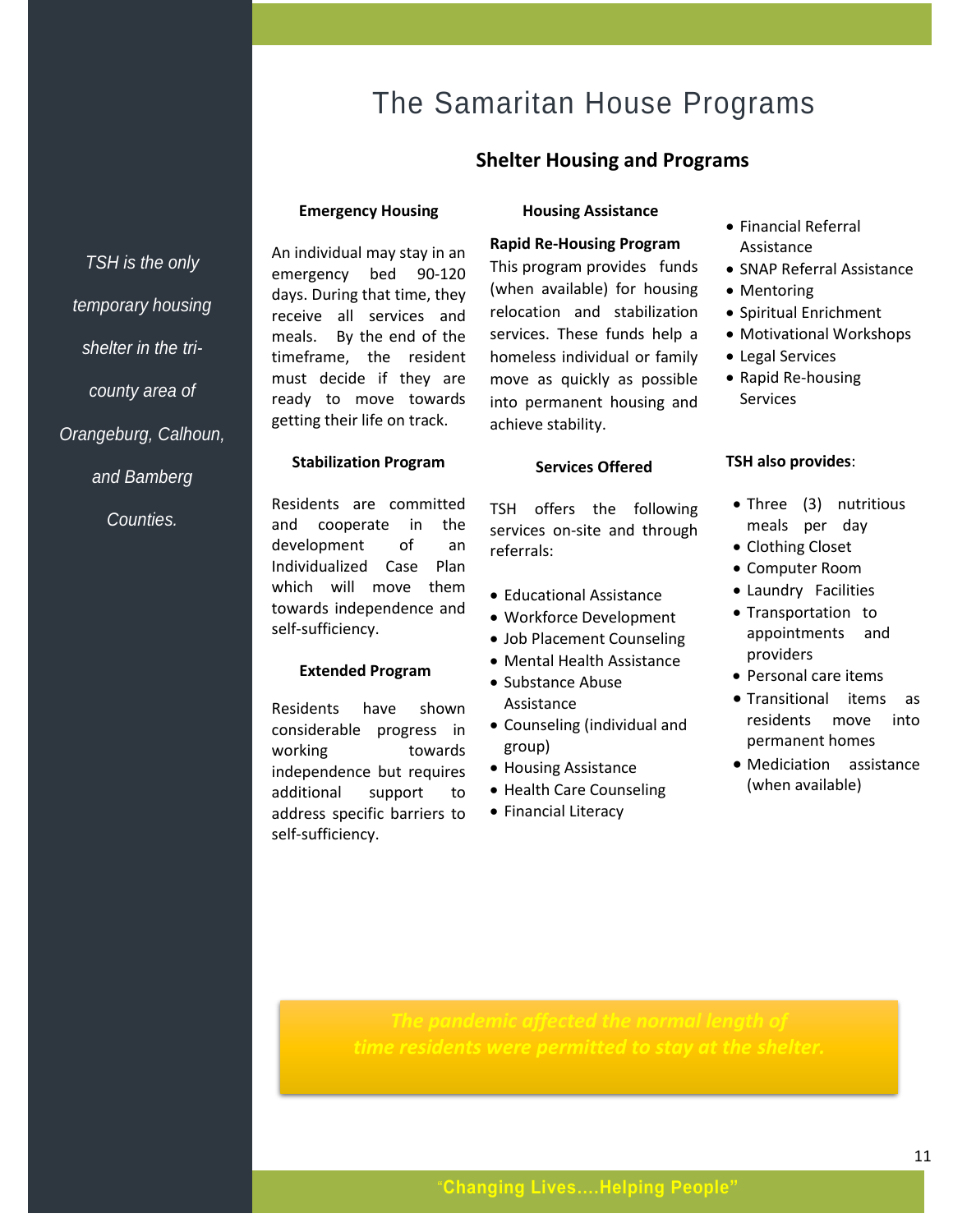*from many walks of life, and experience various challenges. TSH believes everyone deserves a roof over their head and food on their table.*

*Residents come*

## *Demographics of Residents*

Since the re-opening in September 2020, TSH has housed a total of 133 homeless individuals. These included 77 men, 40 women, and 16 children. Their ages have ranged from newborn to 77, with most residents in the 25 to 34 age range. Ninety-two (92) of the residents were Black or African American, while 35 were white, and 6 were other races.

Forty-six (46) of these residents experienced mental health issues; 13 experienced drugs and/or alcohol abuse; 18 have chronic health conditions; 9 have developmental disabilities, and 18 have physical disabilities. Many residents experienced one or more of these challenges: 35 had one condition, 24 had two, and 12 had three or more. Seventeen (17) of the shelter's residents have experienced a history of domestic violence.

Forty-seven (47) residents came to TSH because they had been living under bridges or in abandoned buildings that were not meant for habitation. One family of 5 came after they were burned out and

# Our Residents

had no where to live. Others came for various reasons, such as living with family or friends who could no longer provide them with living quarters; their homes were no longer livable; and churches or organizations paid hotel stays for a couple of days. Several residents came after being released from jail, prison, or a juvenile detention facility. Most had a history of criminal convictions that further impeded their attempts to achieve self-sufficiency.

#### *The Samaritan House Program Results*

In accordance with the McKinney-Vento Act, school aged children at TSH are enrolled in the Orangeburg County Public School System. A study room and internet access are provided for students to complete classroom assignments and participate in on-line classes. One of the students is a freshman at Claflin University in Orangeburg.

Shelter residents participated in the Supplemental Nutrition Assistance Program (SNAP) through Orangeburg-Calhoun Technical College. The program is designed for

SNAP recipients to learn job skills. Several residents received job training and job placement services through the South Carolina Vocational Rehabilitation program in Orangeburg.

#### *Financial Stability for Residents*

A few residents came to TSH with some existing financial benefits. At least ten (10) individuals have gained access to new or increased benefits. Ten residents have completed tax returns and have had them accepted by the IRS.

Several residents secured job placements at Gulbrandsen Chemicals, Incorporated, McDonald's, Zaxby's, Husqvarna Outdoor Products, Allied Air, Popeye's, Roses Discount Store, Kentucky Fried Chicken, United Postal Service, First Baptist Church, DTH Security Services, and several local hotels, to include "day jobs" with individuals looking for day laborers.

Five (5) former residents at TSH were hired as Resident Assistants working evenings and weekends.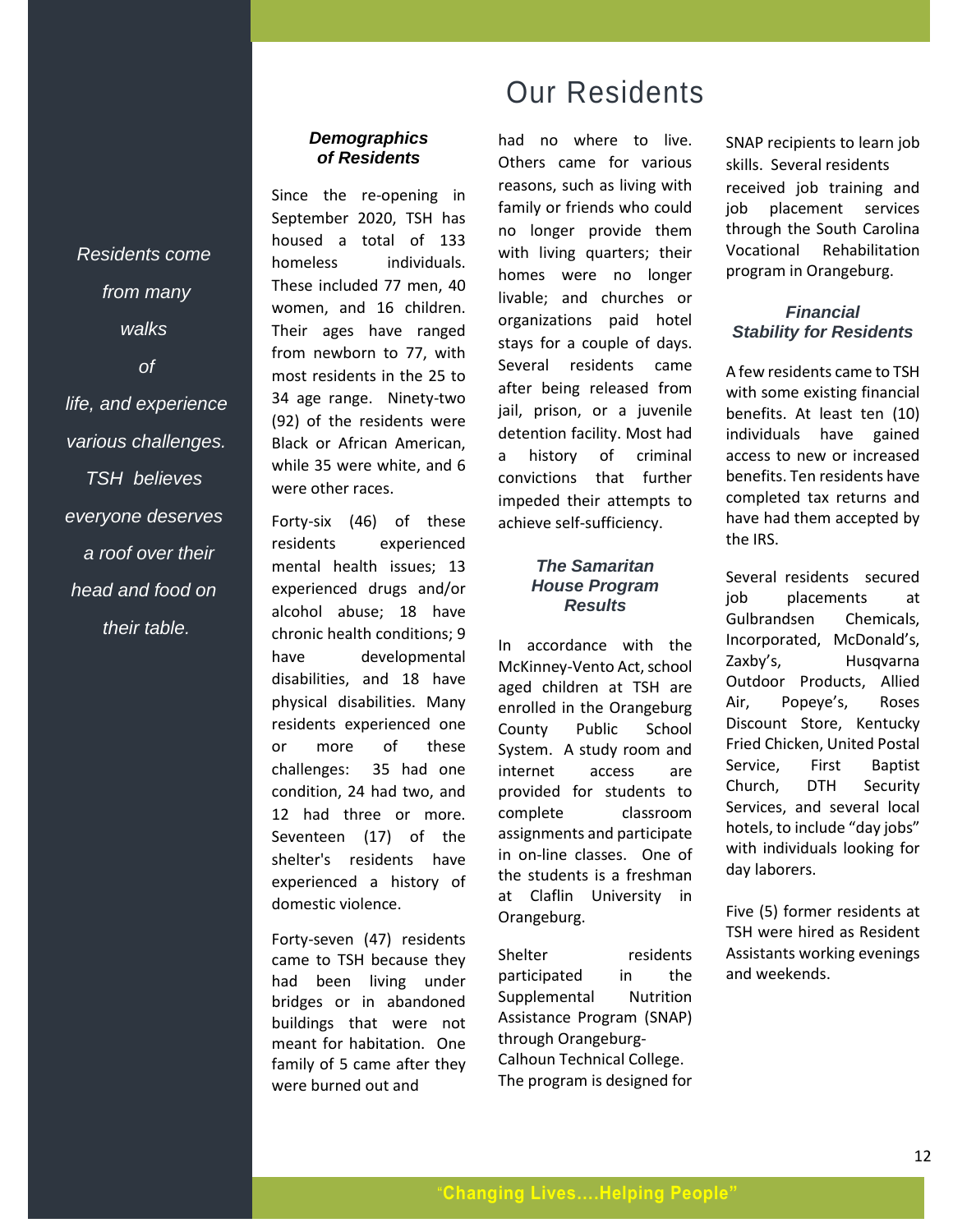Our Residents (continued)

#### *Transition to Permanency*

TSH applied for and received approval though the SC Housing Authority for twenty-one (21) housing vouchers for our residents. This provided an opportunity for twenty-one (21) residents to transition to permanent housing (this was the first home for many of them). The vouchers were based on income levels and will pay for or assist them each month with utilities and rent. At least fifteen (15) other residents also transitioned to permanency into their own lodging (apartments, rooms, or permanent living arrangements with relatives or friends.)

*Services offered to* 

*the residents* 

*lift their*

*spirits*

*and perpel them*

*to sow and* 

*reach* 

*unlimited* 

*potential.*

#### *Medical Care*

All residents who did not have a medical home were assisted with finding medical coverage or medical care during their stay at TSH. Ten (10) residents have seen improvement in their health in more than one area, including oral health, diabetes, or high blood pressure.

#### *Self-Sufficiency*

TSH has a goal of selfsufficiency and independent living for its residents. The Shelter Case Manager generates and uses each

resident's Individualize Case Plan to montor progress. Completing the training programs and complying with various aspects of the plan are essential components of achieving progress. Ultimate success is measured through the residents obtaining income and moving out of the shelter into safe, affordable, and stable housing.

#### *Giving Back*

So often at TSH, an abundance of personal hygiene products and food donations are received. Outreach services are performed by residents who go into communities known to house homeless individuals. They also go into low-income areas and distribute gift bags and meals.

TSH has an on-site vegetable garden which supplies fresh vegetables for the residents. Some of the vegetables are donated to Jamison's Pharmacy in Orangeburg, South Carolina for their Community Basket. Vegetables are also provided to other people in the community who come to see the garden.

#### *Spiritual Enrichment*

Several spiritual leaders provide on-site enrichment sessions and meals:

- the second Mondays, Sisters of the
- Holy Cross • the fourth
- Thursdays, Mt. Calvary Baptist Church .

Several ministers provide on-site services on Sunday morning and/or residents attend several of the local churches of their choice.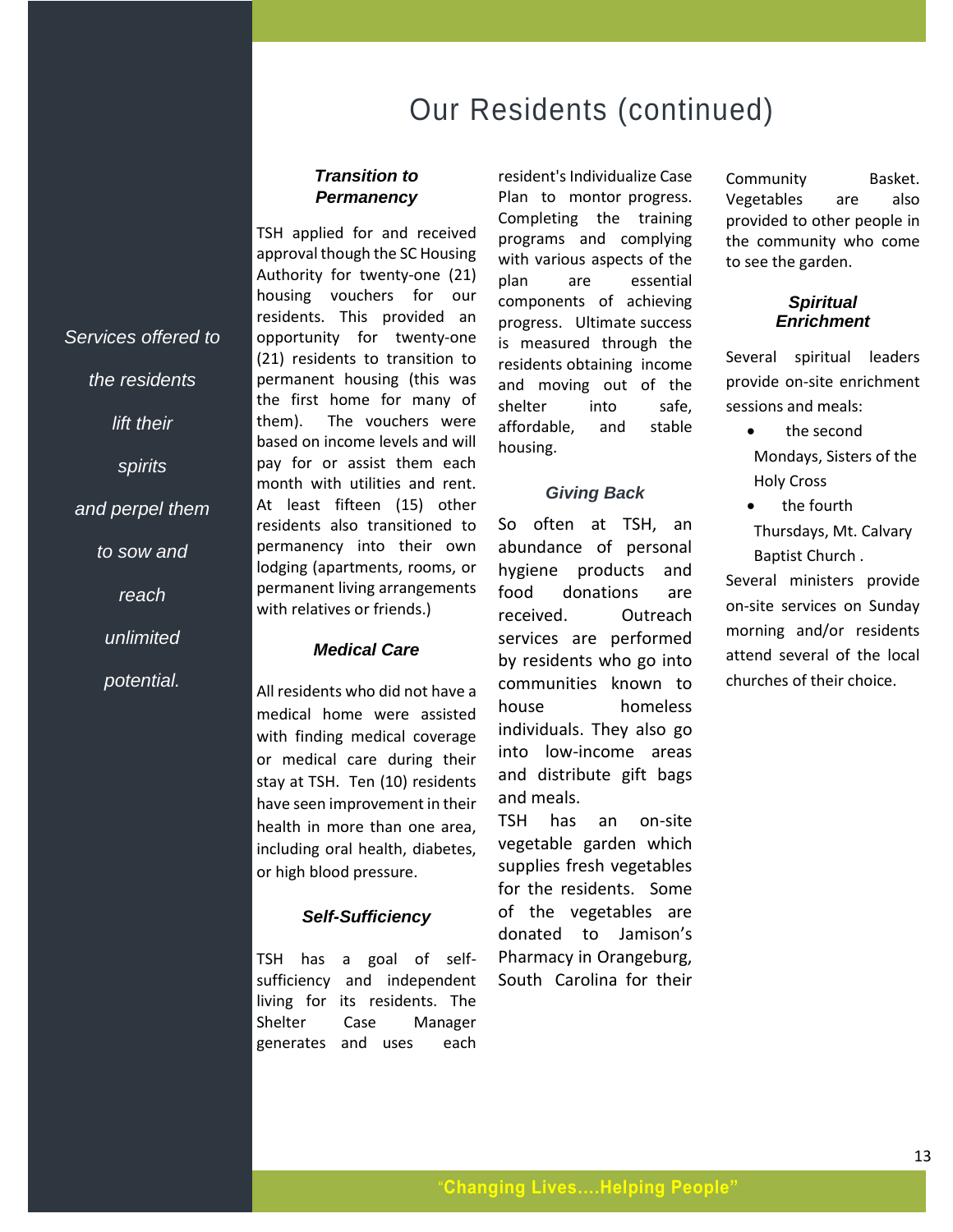# SPOTLIGHT



*Tonia Livings*

**Tonia Livings, Rapid Re-Housing Case Manager** for TSH is primarily responsible for providing home-based case management services for the residents. Her work is accomplished through advising and motivating families to reach their God given potential. Tonia states, "I have been planted at TSH to do the will of God. And I must do the work that He has assigned to my hands. I am grateful for the opportunity to serve the residents of TSH."

During the past year, Tonia has placed twenty-one (21) families in permanent housing. She is very passionate about her work and goes beyond the call of duty to ensure residents are ready for transition to a new home. Tonia is responsible for providing the following stabilization services:

- ❖ Landlord negotiation assistance
- ❖ Short- or medium-term rental assistance and move-in costs
- ❖ Utility deposits/payments
- ❖ Identify and secure available services through varies entities

Tonia's dedication to service is exemplified in all that she does. During the Christmas celebration, she single-handedly coordinated and packaged Christmas presents for all residents. This included sizing over sixty (60) coats for the children and adults.



*Jermaine Huggins, Former Resident*

I came into the Samaritan House in August 2021. During my time there my experiences were very uplifting. I learned a lot about how shelters operate which made TSH different. I learned a lot about myself and how to deal with people and many different attitudes. I figured that if I can get myself out of here, I will be able to help other people. My experience at the Samaritan House helped me cope with the many adversities and obstacles that got in the way. It also taught me how to stand on my own two feet and to make wiser decisions. I also learned that everyone has a different direction to go in and a

different purpose in life. A part of growth is to learn how to adapt to every situation and help others in their time of need. I am very grateful to have had such a wonderful experience. I have met some amazing people who have helped me along the way. There are three (3) amazing people that I consider my family, and they have shown me love and true compassion. They are Mr. Henry, Ms. Tammie, and Ms. Tonia. They truly showed that it's not all about the money, it's all about helping others in need and they showed real dedication.

Sincerely, Jermaine Huggins

*"Those Who Care, Give From Their Hearts, and Those Who Receive Extend a Heartfelt Thank You"*

P. Gibson- Haigler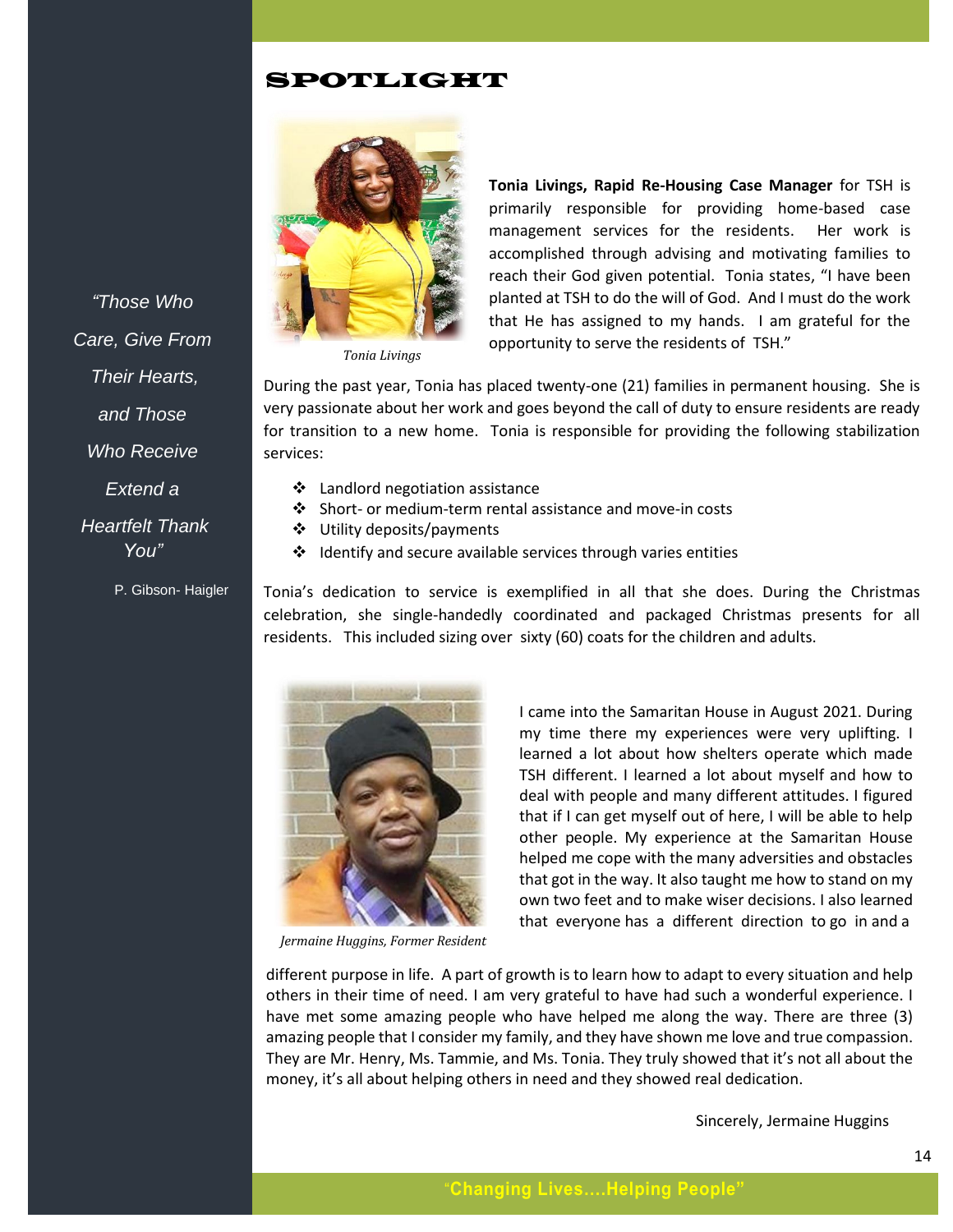## SPOTLIGHT



 *Janice Simpkins, Former Resident*

I came to the Samaritan House in August of 2021. During my time there, I was given a nice room to sleep in and was fed very well. While there I started to read the Bible, pray more, and that helped me to want to make a change in my life. Living at the Samaritan House gave me many options. In the daytime, I could sit in the dining area and watch tv, or I could go outside and get some fresh air, read a book, or talk with the other residents. I was also given chores to do during the day

and at night which I didn't mine helping at all. I also met a few people who I grew close with.

I thank God for Mr. Henry, Ms. Tonia, and Ms. Tammie for all they have done for me. Mr. Henry gave me a place to stay, Ms. Tonia got me my own place to live, and Ms. Tammie helped me with my personal needs. I appreciate each one of them for helping me during my time at the Samaritan House. I learned so much and it has taught me a lot about myself, other people and living in a shelter.

I moved into my own apartment on March 2, 2022, and I can't begin to tell you how happy I am. I didn't know when this day would come for me, but I can tell you that I am on my own now and it feels so good. Please tell everyone that is still there that their day will come and pray to God about it.

Love You All, Janice Simpkins

*"Volunteers do not necessarily have the time; they have the heart."*

Elizabeth Andrew



 *Patricia Middleton Volunteer Coordinator*

Patricia Middleton, a resident of St. Matthews, South Carolina, has been *volunteering* at the Samaritan House since July of 2021. She is a retired state employee with a background in Human Services. Patricia volunteers at least three days a week. She assists with answering the phone, filing, and working with the residents who are expericening personal issues. Patricia has recently taken on the role of TSH Volunteer Coordinator.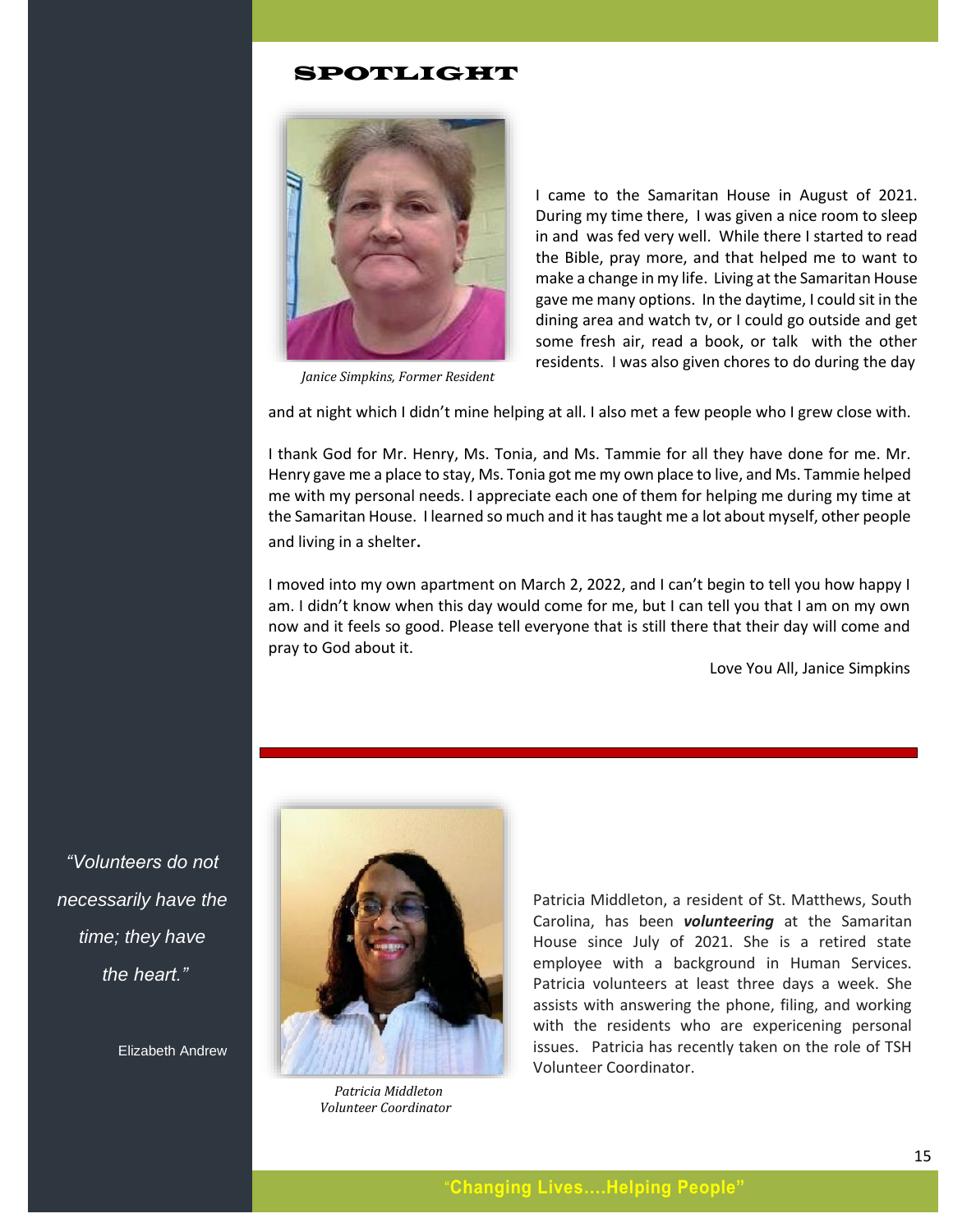

# *National Hunger and Homlessness Month*

# *Theme:*

*How Much AM I Worth?*

# National Hunger and Homelessness Month

TSH celebrated its first Hunger and Homelessness Month (HHM) during November with weekly activities from November 4 thru November 28. The Opening Program included an overview of TSH, goals and objectives, the purpose of HHM, a family testimonial, and a candlelight vigil. A Proclamation from the mayor of Orangeburg was read. An afternoon in Orangeburg Edisto Memorial Gardens was the site for the vignette titled, *"Room for One More,*" which was performed by the world-renowned South Carolina State University's Henderson-Davis Players. The acclaimed Orangeburg Community Singers provided music. A Family Day for Residents was held to include entertainment by Newisrael, Newimage3 and Brother Alonzo with food and games. A radio telethon was held on Sunday afternoon. The Closing Program was held on the lawn of TSH. The Rapid Re-Housing Case Manage reviewed services provided through the rapid re-housing program. Residents and volunteers shared testmonials of their experiences at TSH. A Proclamation from the chair of the Orangeburg County Council was read. A litany for the homeless and prayer closed the program.

## **Thanksgiving Activity**

On Thanksgiving Day, TSH fed approximately 450 families in Orangeburg and Calhoun Counties. Many churches, organizations, businesses, individuals, and board members cooked and provided the following menu items: steamed rice, green beans, honey baked ham, turkey, macaroni and cheese, candied yams, corn bread, and bottled water. TSH residents enjoyed a delicious meal in the dining hall. Apartment managers in various complexes identified residents who were most in need of a Thanksgiving meal. Meals were delivered to the following apartment complexes: Orangeburg Manor, Saint Paul, Malibu, and Roosevelt Gardens Apartments.

## **Christmas Activity**

Several community individuals, groups, churches, and organizations partnered with TSH to ensure all residents had a Merry Christmas. Numerous donations included new coats and jackets, toiletries, personal care products, underwear, and towels. Several of the residents were "adopted" by community members and provided with specific items. An evening of Christmas spirit was planned for residents to include a delicious, catered meal, served by some of the board members, games, caroling, and gifts from Santa and Mrs. Claus.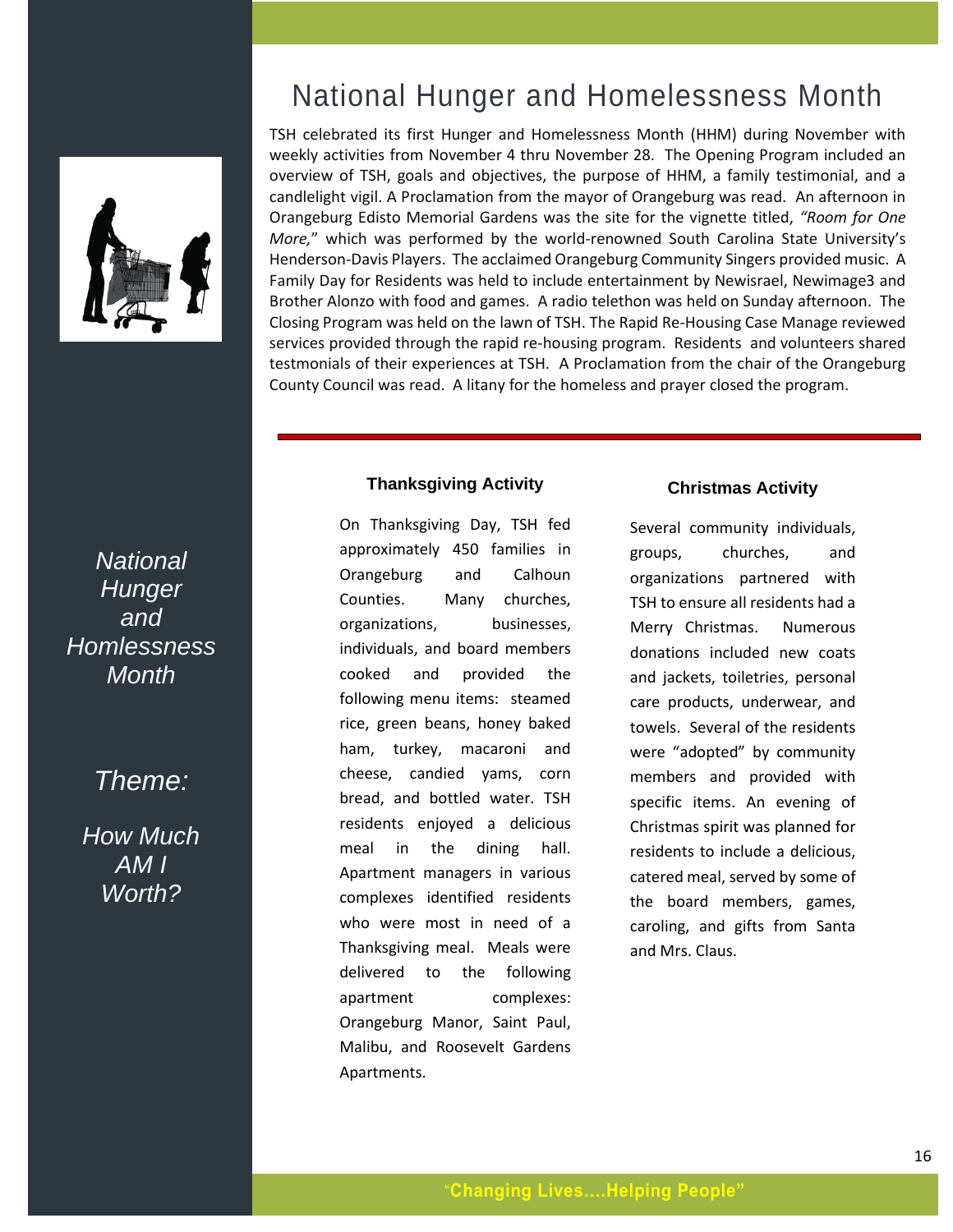**Your Continued Support is Needed**

# Major Fundraiser **Initiative**

\$350,000

# *RAISE THE ROOF!!*



 Replace an Aged 10,800 Square Foot Roof

## Existing Conditions:

- **Saturated roof from considerable ponding**
- **Saturated insulation**
- **Damage to interior ceiling tiles**
- **Damage to exterior soffits**
- **Undersized drains on the current roof**
- **Dampness above suspended ceiling contributes to mold and poor air quality**



# **Collaborative Relationships**

Allied Air The Baptist Association Beta Zeta Omega Chapter, Alpha Kappa Alpha Sorority, Incorporated Carpenters for Christ Central Carolina Community Foundation Citizens Against Sexual Assault (CASA) Claflin University DHEC (Orangeburg) Dominion Energy Foundation Edisto Habitat for Humanity Emergency Food and Shelter Program Empower Her Chapter of ABWA of **Orangeburg** Family Health Centers, Incorporated Harvest Hope Food Bank Hope Health of Orangeburg Jamison's Pharmacy Lowe's of Orangeburg OCAB Community Action Agency Orangeburg Area Mental Health Orangeburg-Calhoun Free Medical Clinic Orangeburg-Calhoun Technical College Orangeburg City Law Enforcement Department Orangeburg County DSS Orangeburg County Law Enforcement Department Orangeburg County School District Orangeburg Growing COB Orangeburg Social Security Office Rebound Behavioral Health The Regional Medical Center

The Salvation Army

# Together We Made A Difference!

SC Works Orangeburg Sissy Blewer's Toadily Yours Printing South Carolina Legal Services South Carolina State University St. Stephen United Methodist Church Starbucks Foodshare Program Transitions Homeless Center Tri-County Commission on Alcohol and Drug Abuse United Way of the Midlands Vocational Rehabilitation Department

# **Major Food Pantry Donors/ Food-Drive Organizers**

Circle K Store Dukes Barbecue (Whitman Street) Epsilon Omega Chapter, Omega Psi Phi Fraternity,Incorporated Husqvarna Outdoor Products Macedonia AME Church Orangeburg Church of the Redeemer Orangeburg Cornerstone Community Church Prime Trucking Company St. Matthews Christian Center Wannamaker Insurance Agency Zeus

## **Meals Served on Site**

Good News Ministries Marco's Pizza Mt. Calvary Baptist Church The Regional Medical Center Sisters of the Holy Cross Starbucks Foodshare Program Williams Chapel AME Church